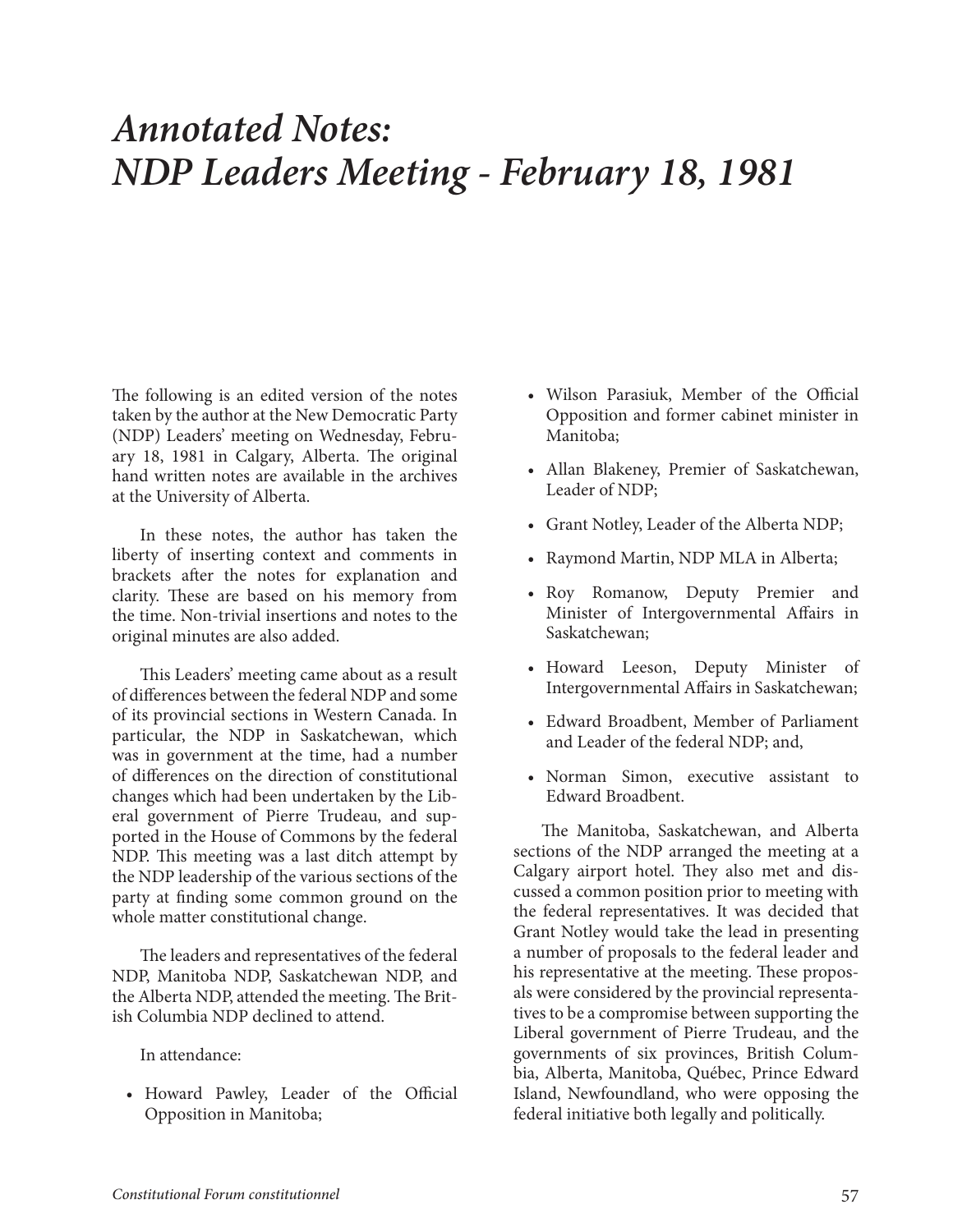The meeting opened shortly after 10 a.m. The room was a small conference room, which kept things rather intimate. Ed Broadbent and Norman Simon were late for the meeting. It is fair to say that most of the participants were not looking forward to the meeting. The atmosphere was tense, and most of the participants were less than optimistic. Allan Blakeney had scheduled a news conference for the following day and although he had not publicly or privately disclosed the contents of that conference, it was obvious to most people that he was going to announce his opposition to the constitutional resolution being debated in the House of Commons. It looked as if he would be joined by a number of NDP members of Parliament from Saskatchewan. This was deeply troubling to Ed Broadbent who had worked hard to try and prevent a split in his federal caucus. On the other side, Allan Blakeney was perplexed by the seeming intransigence of the federal leader. He had expected that Ed Broadbent would play a much larger role in mediation.

It was agreed by the participants that Grant Notley, the leader of the NDP in Alberta, would present the views of the provincial participants at the meeting.

Grant Notley opened the meeting. He outlined the items that the provincial leaders had discussed at their earlier meeting. The original notes for this meeting are available in the University of Alberta archives.

Ed Broadbent said he wanted to discuss a statement on the matter of constitutional change that the Premier of Saskatchewan, Allan Blakeney, was to make the next day in Regina. The provincial representatives indicated that they would be willing to discuss that later in the meeting, but wanted to discuss an actual compromise first. This, they said, could influence what Allan Blakeney would say the next day.

Grant Notley then proceeded to outline the various items. Primary among them was the need to seek approval for another First Minister's conference to try and find common ground among the provinces, most particularly with Saskatchewan, British Columbia, and Nova Scotia.

Howard Pawley then elaborated on matters, and indicated that he was worried about a resolution on constitutional change that would be forthcoming in the Manitoba house. In particular, he and his party might be forced into a choice between supporting the provincial Conservative government, and the federal New Democratic Party.

He indicated that a brisk, short resolution would cause difficulty.

# **Howard Pawley**

*– At this point, before the resolution* (in the federal House of Commons) *is passed the approach should include some further input from the provinces.* (I) *do not agree with court action, or lobbying in London but a federalprovincial conference is an item of concern. Negotiation versus* (confrontation)*."*

# **Ed Broadbent**

*– What are you asking me? Would it be useful?*

# **Grant Notley**

*– Yes, would it be useful?*

### **Broadbent**

*– No. And there is not a hope in the world of getting one.*

### **Allan Blakeney**

*– There are lots of problems with process, both for the party and the country. Some may disagree. We in the NDP are in a unique position in the middle, in a situation in the middle. There is confusion in the country.*

*– Pressures are building on all sides – there is no presumption of success in the minds of the four Premiers, Lougheed, Bennett Peckford, and Lyon.*

*– Our thoughts, my thought, is that if we could get a broad base of support in the provinces it would be good for the country as well as good for the party* (NDP)*.*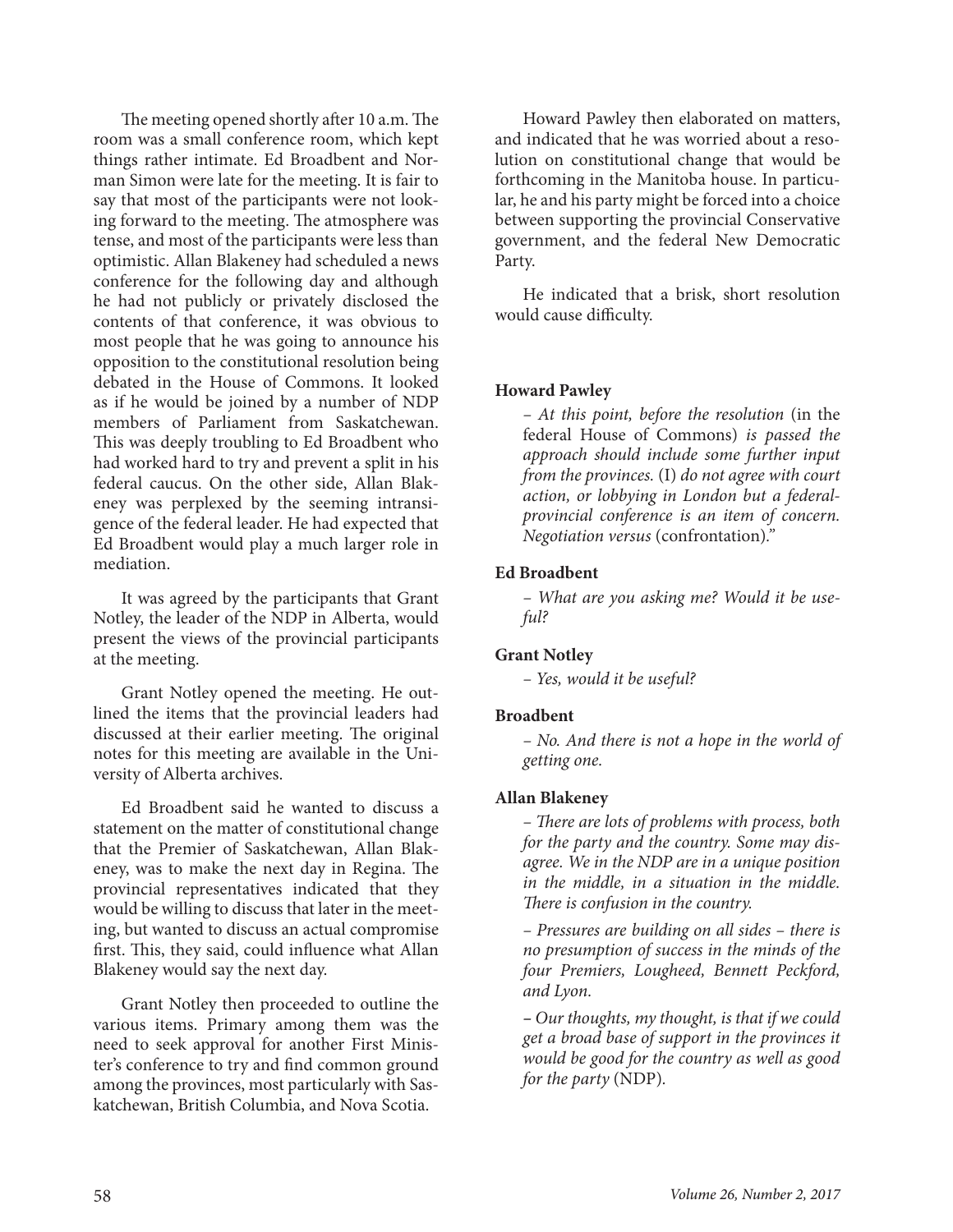## **Broadbent**

*Do you think that Trudeau would call a meeting?*

## **Blakeney**

*Yes – he could get Bennett, Buchanan, and myself. The present process will leave a lot of scars, for every political party and nationally. We ought to attempt to get a middle road if possible. While a good number of people are attracted to the contents, not many are attracted to the process. When we turn our mind to how we might get a larger number on board it is well worth it.*

# **Norman Simon**

*– At what time you see this meeting being held?*

## **Blakeney**

*– Sometime before now and the end of the debate in Parliament – I do not know if the parliamentary debate will have a pause. I think that there would have to be a conference if Bennett or Buchanan could be brought onside.*

### **Simon**

*– What do you see being on the agenda?*

# **Blakeney**

*– Well, it would be essentially the resolution before the house. Any additions or subtractions would have to be agreed and there would have to be an agreement that there would be no new subjects that weren't raised by the resolution.*

### **Simon**

*– Wouldn't pressure caused by honest broker be as good?*

### **Blakeney**

*– Maybe – but who is the honest broker? But a lot of groundwork will need to be done in advance. I believe that there should be a con-* *sensus of provinces in support of the resolution before it goes forward.*

## **Broadbent**

*– It would be total lack of credibility for us to propose. It would be considered laughable by Liberals, the media, and the country. Only a handful of premiers at best would support it. Trudeau would dismiss it out of hand.*

## **Blakeney**

*– What would Trudeau say about why he would oppose it?*

### **Broadbent**

*– He would say we have a number of provinces supporting the resolution. He would also say that if provincial parties want a meeting they could propose it.*

## **Blakeney**

*– If the position of the federal NDP is that the Constitution should be amended with the objection of eight provinces there will not be any cooperative federalism.*

### **Broadbent**

*– I agree in principle but – I think action is needed now – on the matter of the entry of Newfoundland into Confederation there was a split.*

### **Blakeney**

*– But there was a majority.*

## **Broadbent**

*– Well, I personally would like to take it to a national vote – Trudeau would also. He would sweep the country if he did.*

### **Blakeney**

*– Do you really think that he would sweep the country?*

## **Broadbent**

*– If Trudeau went to the country I would not want to oppose him. Anyway, it would be laughable for me to propose a First Minis-*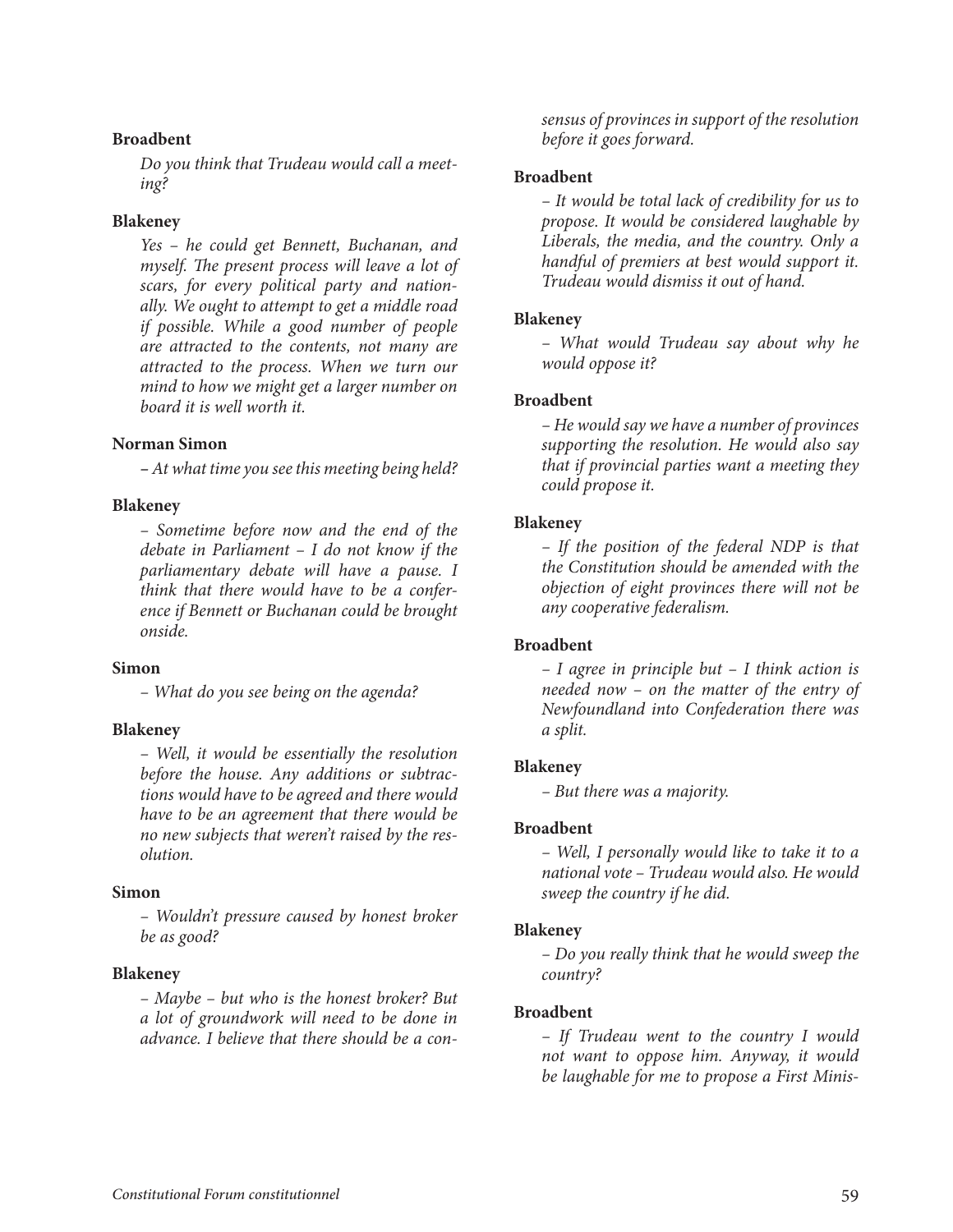*ters' Conference. It might be taken seriously if somebody else proposed it.*

# **Blakeney**

*– But would you not take it seriously?*

# **Broadbent**

*– We would be laughed at.*

# **Simon**

*– What is the advantage to the federal leader doing it?*

# **Blakeney**

*– Frankly, the federal NDP has the clout to do it now.*

# **Broadbent**

*– But we have already approved it* (the resolution)*.*

# **Ray Martin**

*– But it could be changed.*

# **Broadbent**

(**Leeson observation:** Broadbent indicated that it would be inappropriate for the federal NDP to propose changes now.)

# **Blakeney**

*– But there have been many changes since October.*

# **Broadbent**

*– Trudeau showed me all of the changes. I went through the list – he said if you push for them you get them – it is part of our private deal.*

# **Blakeney**

*– And it had nothing to do with public credibility of proposed changes?*

# **Broadbent**

*– Right – but it was accepted. Our position is now public. Maybe some low-key thing, but even that would be seen as an attempt to back out – Trudeau might even like that. He may have an election.*

# **Notley**

*– But there is more pressure on from the Premiers now.*

# **Broadbent**

- *Yes, but Trudeau has the most credibility.*
- *And there are really no British problems.*

## **Leeson**

*– Do you think he would go before the Supreme Court also?*

## **Broadbent**

*– Yes.*

# **Blakeney**

*– Would you support that?*

# **Broadbent**

*– Yes.*

# **Blakeney**

*– You would support that.*

# **Broadbent**

*– Would if I had my druthers.*

# **Notley**

*– Has caucus decided on that?*

# **Broadbent**

*– No.*

# **Leeson**

*– Ed,* [returning to the question of the first ministers' conference] *you do not think Trudeau would support this – there is more problem with approach than substance. What is the hurry – why not sit down one more* [time]*? Surely with all that has passed – a lot of hostility – surely the Prime Minister would look taller if he said we do not want to have another wound. Why would he look foolish?*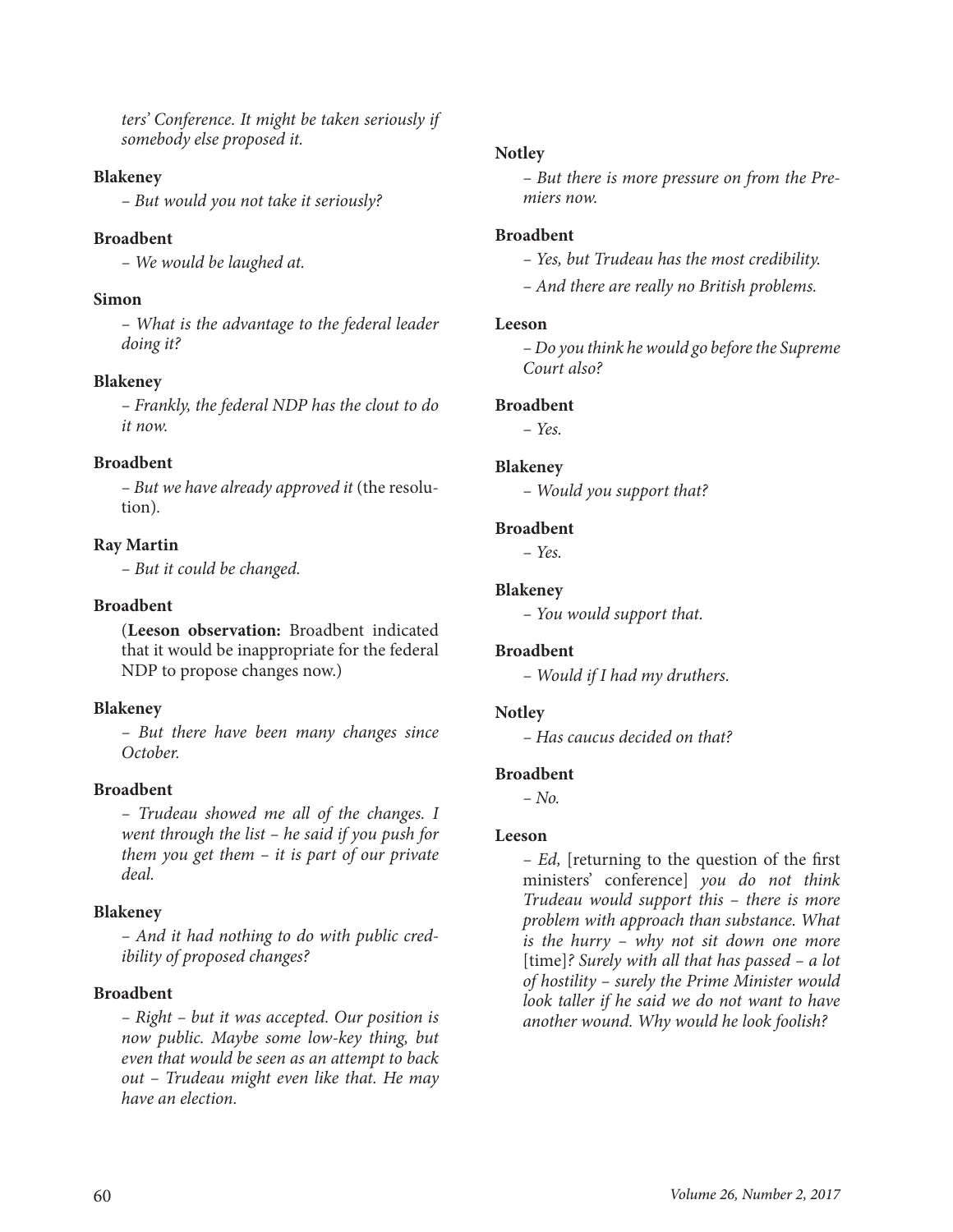# **Broadbent**

*– I will tell you why – because you already say they* (the opposing provinces) *are looking for deletions from the resolution.*

# **Notley**

*– Except to get consensus with it – with the Premiers, would give it support.*

## **Simon**

*–It is unnecessary. It has lots of support. We stand to lose also if it is changed or defeated.*

## **Notley**

*– But the process is dividing the country.*

## **Martin**

*– The process will be divisive for a long time.*

## **Broadbent**

*– How long?*

# **Martin**

*– There are more and more separatists There is some feeling in Saskatchewan also.*

(**Leeson explanation**: He referred to the Western separatist parties.)

### **Notley**

*– What if there was some possibility to get others on board?*

## **Broadbent**

(**Leeson observation:** Ed Broadbent did not seem to take this seriously.)

### **Roy Romanow**

*– The purpose of this meeting is to heal NDP – to hell with Trudeau and Clark. Is it credible for us? I think Trudeau's resolve is winding down. Our own internal policy might be blessed. In the absence of that, it is going to degenerate into a donnybrook. What other common ground is there?*

(**Leeson observation**: This response seemed to provoke Ed Broadbent. He believed that he had the support of the provincial sections, but that now they were backing out.)

## **Broadbent**

*– But I had the commitment of all provincial leaders* [of the NDP]*. We will fight for it, you said. In that context,* [we had] *a united front in the party. If the task is to forget Trudeau and heal the party all it takes is to have Al say "you negotiated in good faith but can't support it." The rest of us support it as we said. In the next four weeks – Tories may be smart – then it will go to Westminster and pass – It is a good package, good for Canada. There are no problems in the long run – One year from now changes will be posted around etc. I am talking about the political difficulties in the short run.*

## **Martin**

*– We have some real difficulties.*

## **Notley**

*– Problem for the country – no government in Western Canada* [can support it] *– very divisive. If there was another conference to split that up* [it would help]*.*

# **Broadbent**

*–If there was credible evidence that there would be agreement then it might make some sense.*

### **Notley**

*–* [If you got] *five or six out of 10 you could cast aside unanimity.*

(**Leeson observation:** At this point Ed Broadbent shifted the argument to the assumption that there were no other provinces willing to agree to a package.)

## **Broadbent**

*– Well, if someone said here come provinces XY and Z that would agree on PQ and R in private conversations . . . you might have something. But I do not see it.*

# **Notley**

*– If you . . .*

(**Leeson observation:** Norm Simon interjected.)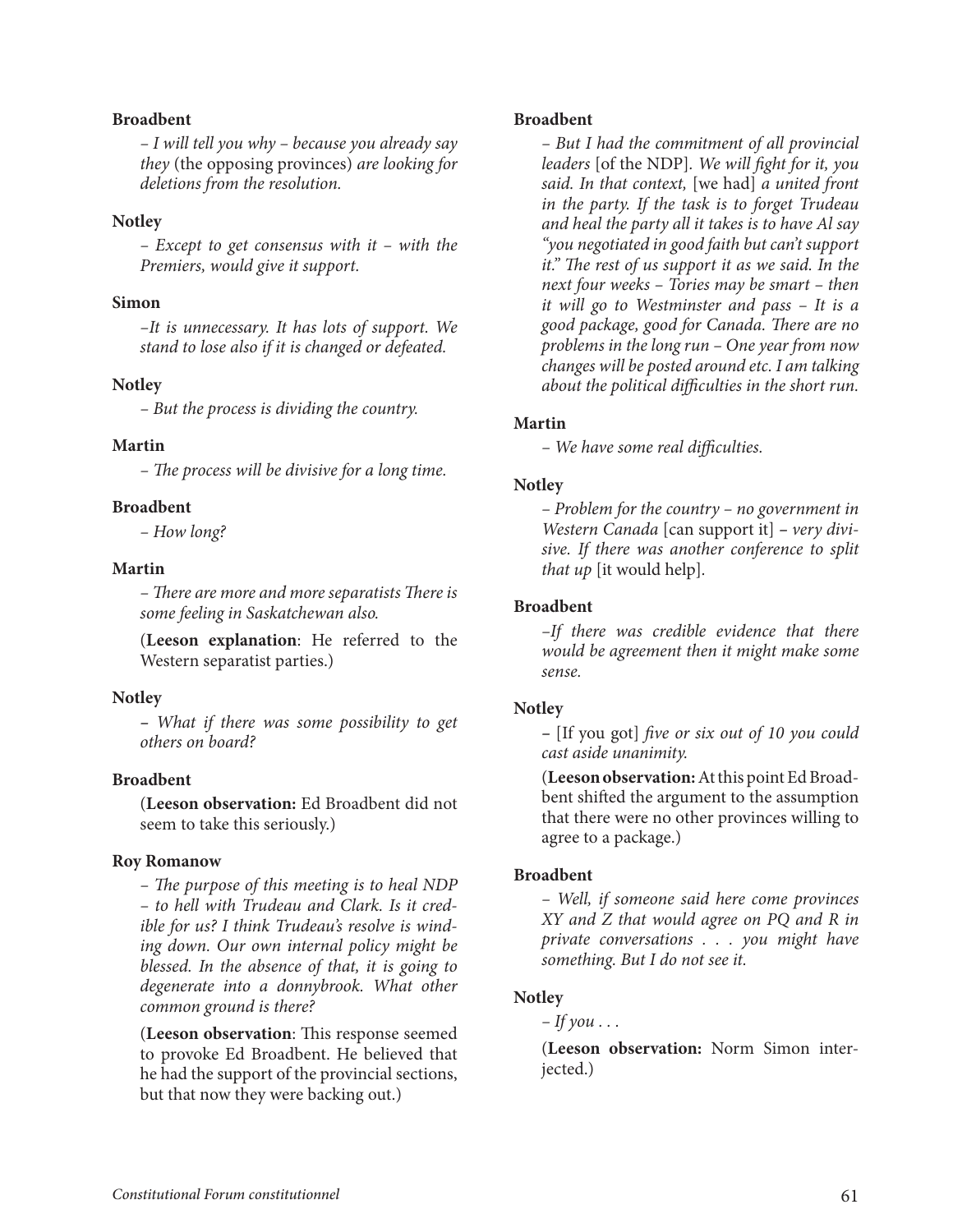## **Simon**

*– What is the negotiation on?*

## **Blakeney**

*– Yes, around formula and Senate.*

# **Notley**

*– What about that – amending formula and Senate?*

# **Broadbent**

*– Another formula?*

# **Simon**

*– But if it fails?*

(**Leeson observation:** At this point Ed Broadbent made his feelings very clear. He believed that the Prime Minister had made every reasonable effort to accommodate the government of Saskatchewan during the negotiations in January.)

# **Broadbent**

[directed to Allan Blakeney] *But surely he*  (Trudeau) *has gone the extra mile with you.*

(**Leeson observation**: This is an especially telling comment. Next, there was a general discussion on the Senate and options in which Allan Blakeney again made his point that changes around the Senate were important.)

# **Broadbent**

*– I do not take the Senate argument seriously.*

**(Leeson observation:** This was spoken in a slightly derisory fashion. Then there was a further general discussion on the legal and constitutional position of the Senate.)

# **Broadbent**

*– But Liberals and Tories marked it out. But no one really cares.*

(**Leeson observation**: Although the exact quote is unclear, Ed Broadbent was making the point that only the Liberals and Tories really cared about this.)

# **Blakeney**

*– But Senate said no.* 

(**Leeson observation**: Blakeney was making the point about the formal powers of the Senate.)

## **Broadbent**

*– Who would fight against the Senate? Provinces?*

(**Leeson observation:** Broadbent attempted to point out that some of the provinces were not fighting against the Senate, but rather for its legitimation.)

## **Romanow**

*– There are two ways to reform the Federation. They are through the division of powers – and through institutions.*

## **Broadbent**

(**Leeson observation**: Exact reply not recorded, however the discussion became much more general. At this point Grant Notley attempted to get the conversation back to a manageable agenda.)

# **Notley**

*– Suppose we come back to a more narrow focus – amending and Senate. Any opening?*

# **Broadbent**

*– I would turn it around again. First Ministers conference raises PQ and R and who will support it.*

# **Simon**

*–* [to Allan Blakeney] *Will not a failed conference hurt you?*

# **Blakeney**

*– Yes.*

# **Broadbent**

*– Will they come?*

# **Blakeney**

*– Yes.*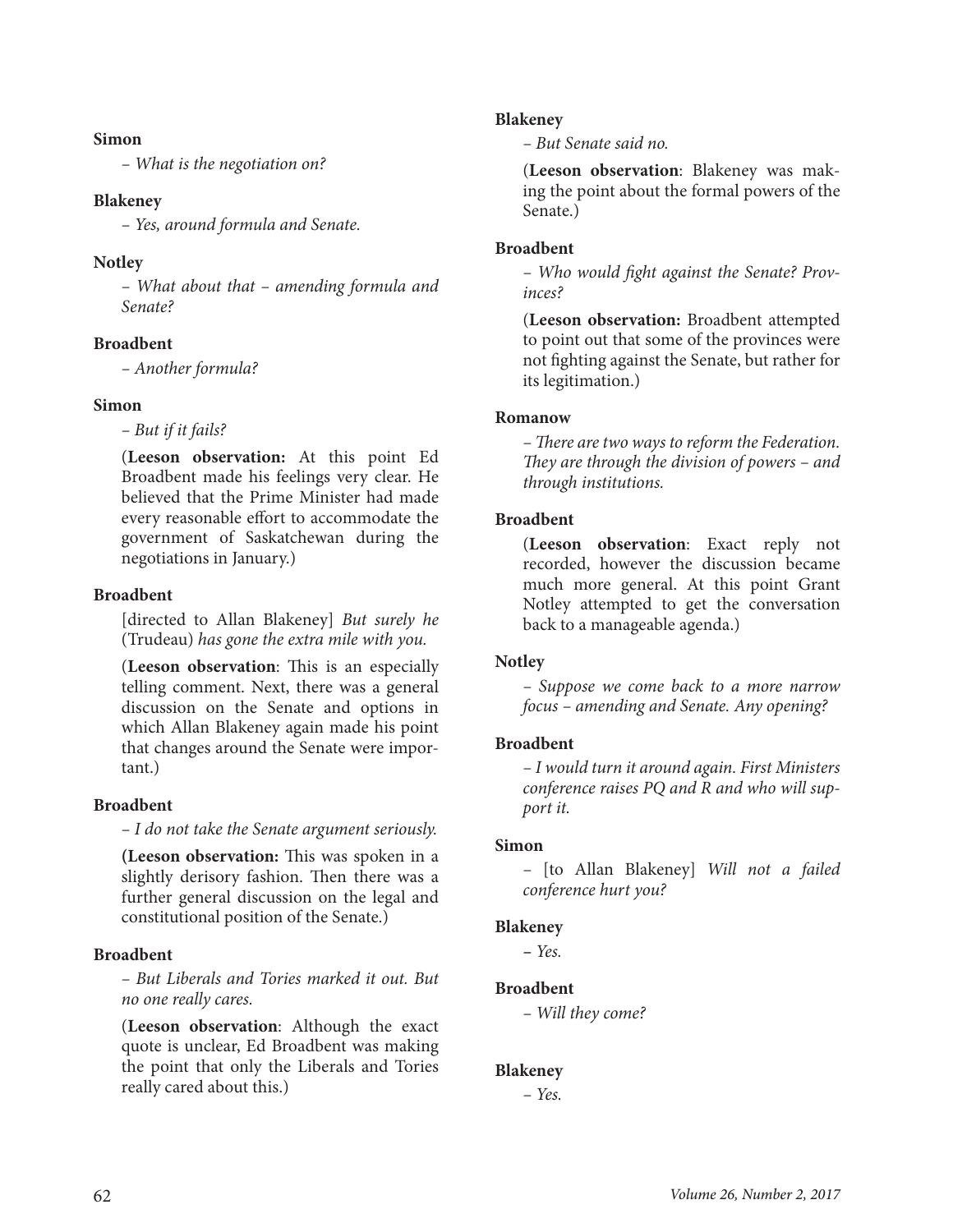## **Broadbent**

*– You give me the evidence that Premiers will do something and I will do it.*

#### **Romanow**

*– Look, our best position is to go against the resolution. It is the easy way for politics and substance. I grant that we could suffer a loss of face –and it would be tough for everybody.*

#### **William Parasiuk**

*– A point I would like to raise.*

## **Broadbent**

*– You should have raised it earlier.*

#### **Parasiuk**

*– I was not there – Parliament is responding to interest groups not provinces.*

## **Broadbent**

*– What about resources?*

## **Parasiuk**

**–** *We are being finessed. I want to have a balanced Federation. They should have gathered more support from the provinces. There seems to be lots of leeway to interest groups – but not provinces. If we're going to have a Bill of Rights – we said it should be limited. I appreciate your position on Bill of Rights – but there seems to be no response to provincial concerns.*

#### **Broadbent**

*– You're right there has not been a redistribution of power.*

#### **Parasiuk**

*– Why not scrap the referendum or why not have one now?*

#### **Broadbent**

*– Are you . . .*

*– The only way we can do this is if you can come up with a list of provinces prepared to meet.*

### **Notley**

*– But would you meet?*

(**Leeson explanation:** At this point Broadbent again turned to the argument that the package was politically popular.)

#### **Broadbent**

*– Where are we losing? Where are we down? We are up.*

#### **Martin**

*– We' re not arguing the Charter. I argue the case against the process.*

(**Leeson observation:** At this point Broadbent became quite agitated.)

## **Broadbent**

*– You are dreaming in Technicolor. You are painting it in the worst light.*

#### **Simon**

*[not recorded]*

**(Leeson observation:** At this point the discussion became quite argumentative, especially between Martin and Broadbent. Howard Pawley tried to bring the discussion back to some order.)

### **Pawley**

*– We have little disagreement with the substance. We disagree sharply on process. I thought the gang of six would call for a federal provincial conference.* 

*– Process is tainting the outcome. We should not let this pull the party apart. Surely the course to follow is for you to reaffirm your support for the substance – could we not come out ahead of the game to come up with a constructive middle of the road approach?*

#### **Broadbent**

**(Leeson observation:** His reply was not recorded, but it was not positive.)

## **Notley**

*– I gather that you will consider it* (another first ministers' conference) *on a narrowly defined basis.*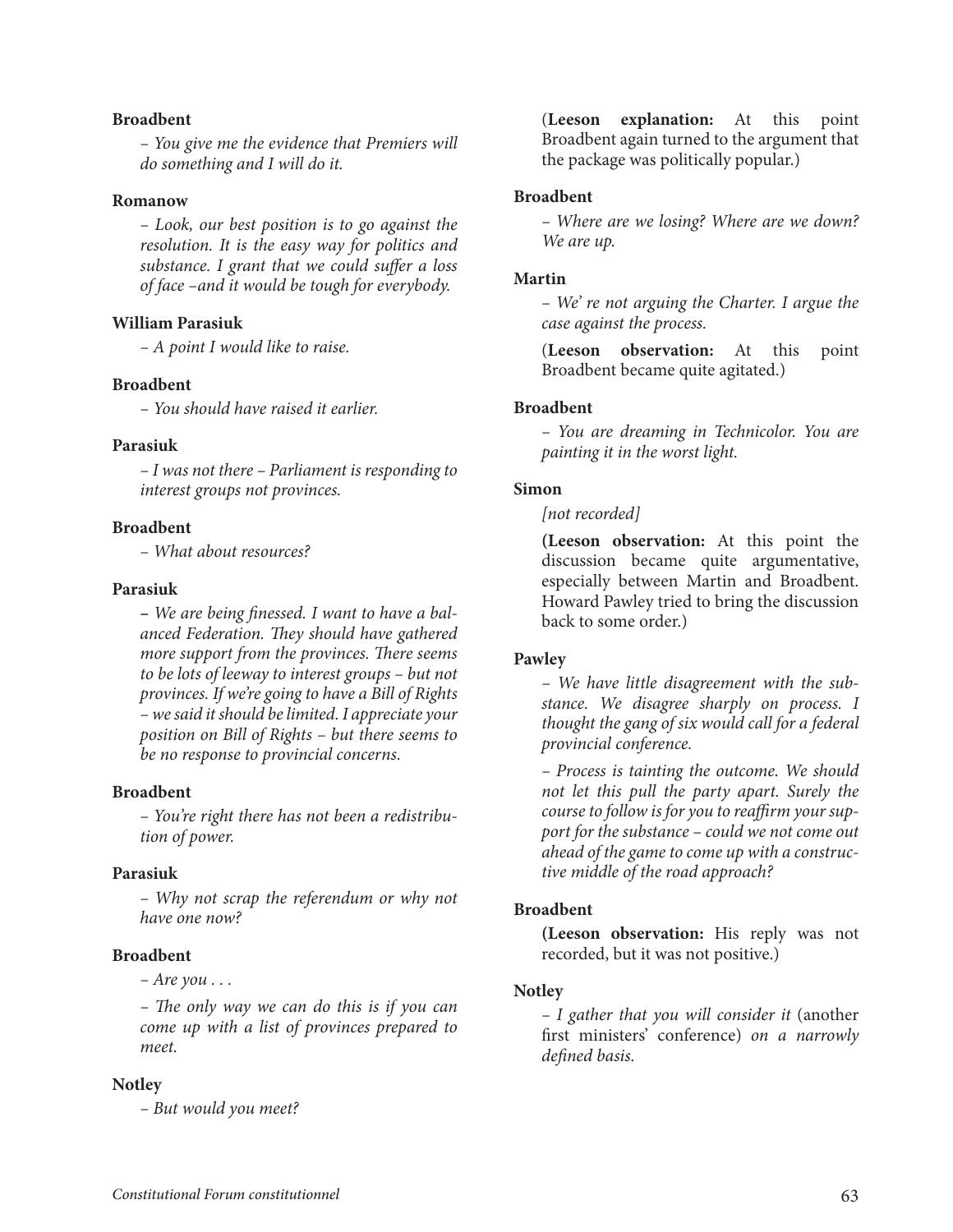## **Romanow**

*– We do not want a limited agenda.*

#### **Broadbent**

*– It is not credible then.*

#### **Notley**

(**Leeson observation:** Again at this point Grant Notley tried to find some agreement. He returned to his plea for a conference on the narrowly defined basis.)

#### **Broadbent**

*– Well okay.* 

## **Notley**

*– I will leave it with you.*

*– What about the matter of closure being invoked on the debate?*

## **Blakeney**

*– We need distance between us and Trudeau on process.*

#### **Broadbent**

*– But we will oppose closure. This sparked a further debate on the whole issue.*

#### **Romanow**

*– I say again that we need some distance between us and Trudeau.*

# **Broadbent**

*– We will vote against closure – but if Tories filibuster – then I will vote for closure.*

#### **Notley**

*– We are collectively worried about closure.*

**(Leeson observation:** At this point Ed Broadbent responded to the question about the inclusion of property rights in the Constitution.)

# **Broadbent**

*– Property rights? It will not come back. We have a veto.*

#### **Notley**

*– What about a court decision? We're nervous. You disagree?*

**(Leeson observation:** At this point Ed Broadbent returned to what would be contained in Allan Blakeney's statement the next day.)

## **Broadbent**

*– Allan's statement is a real concern for me. I want to minimize the differences between us and for the other provincial sections. My concern overall is still what is the real purpose of the First Ministers conference. Is it to stop the process? To mobilize everyone – might have that effect. But then what happens to the resolution and what is in it? What will you say in your legislature?*

## **Blakeney**

*– At this point our resolution will be short and sweet. We oppose process and substance.*

## **Broadbent**

*– What about the Alberta and Manitoba parties?*

### **Notley**

*– The other resolution was easy. I think he*  [Lougheed] *will try to get a hard-line resolution. We might have to support it.*

#### **Simon**

*– Do you want to resolution to fail? Do you want to have Westminster kill it?*

#### **Blakeney**

*– I think that we would want resolution not to go. I think that I want them to work this out in Canada.*

**(Leeson observation:** At this point Ed Broadbent tried to point out that Saskatchewan would have come on board had the negotiations with the federal government succeeded in January.)

#### **Broadbent**

*– But you would have said okay if your negotiations had succeeded in January.*